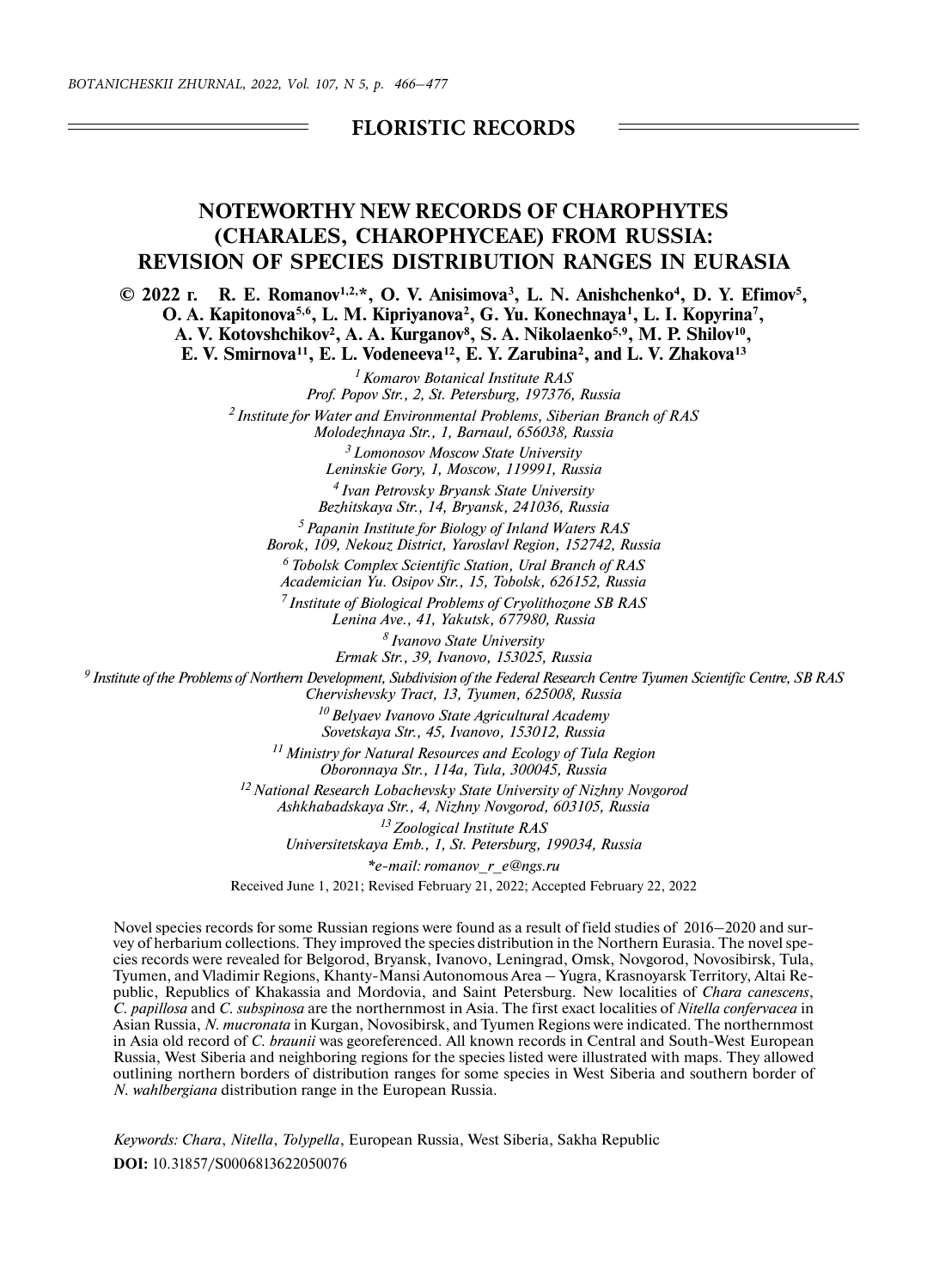## ACKNOWLEDGEMENTS

The authors are deeply grateful to the curators of the Herbaria listed above for their encouragement and guidance; to E.S. Bayanov, T.V. Maksimova, N.N. Panasenko and N.K. Sosina for the specimens collected; to V.S. Vishnyakov for sharing the photos of some specimens from Belarus; to S.S. Barinova for valuable suggestions for the manuscript improvement. This work was supported partly by the Russian Foundation for Basic Research, project No. 20-04- 00280, partly by the projects "Flora and taxonomy of algae, lichens and bryophytes in Russia and phytogeographically important regions of the world", No. 121021600184-6, and "Vascular plants of Eurasia: systematics, flora, plant resources", No. ААААА19-119031290052-1, of the Komarov Botanical Institute of the Russian Academy of Sciences, partly by the project No. АААА-А18-118012690095-4 of the Papanin Institute of the Russian Academy of Sciences, partly by the state assignment for the Institute of Water and Environmental Problems of the Siberian Branch of the Russian Academy of Sciences, No. 121031200178-8, and partly by the project "Plant cover of Cryolithozone of taiga Yakutia: biodiversity, environment-forming functions, protection and rational use", No. 0297-2021-0023, АААА-А21- 121012190038-0, of the Institute of Biological Problems of Cryolithozone of the Siberian Branch of the Russian Academy of Sciences.

## **REFERENCES**

- Belyakova G.A. 2011. *Chara fragilis* Desv. In: The Red Data Book of Moscow. Moscow. P. 829. (In Russ.).
- Borisova O.V., Palamar-Mordvintseva G.M., Tsarenko P.M. 2016. Flora algarum Ucrainicae. Vol. 12. Charophyta. Fasc. 2. Klasses Mesostigmatophyceae, Chlorokybophyceae, Klebsormidiophyceae, Coleochaetophyceae ans Charophyceae. Kyiv. 282 p. (In Ukr.).
- Cedercreutz C. 1933. Die Characeen Finnlands. Memoranda Soc. Fauna Fl. Fenn. 8: 241–254.
- Chemeris E.V., Filippova V.A. 2017. Additions to the flora of charophytes of Yakutia. – Bot. Zhurn. 102 (7): 943– 951 (In Russ.).
- Chemeris E., Romanov R., Kopyrina L., Filippova V., Mochalova O., Efimov D., Bobrov A. 2020. How charophytes (Streptophyta, Charales) survive in severe conditions of the permafrost area in Far North-East Asia. – Limnologica 83: 125784. https://doi.org/10.1016/j.limno.2020.125784
- Decksbach N.K. 1958. Gidrobiologicheskaya kharakteristika ozer Khomutininskoy gruppy Chelyabinskoy regioni [The hydrobiological characteristics of the lakes of Khomutinino group of Chelyabinsk Region]. – Trudy Sverdlovskogo Sel'sko-khozyaystvennogo Instituta. 4: 133–144 (In Russ.).
- Evzhenko K.S. 2010. Flora and vegetation of water objects of the Tara River Valley. – Tomsk State University Bulletin. 333: 157–160 (In Russ.).
- Evzhenko K.S. 2014. Vegetation cover of some lakes of the Irtysh River Valley (Omsk Region). – Vestnik of the North-Eastern Federal University named after M.K. Ammosov. 11 (5): 24–30 (In Russ.).
- Gorodkov B. 1913. Poezdka v Salymskyy kray [The travel to Salym region]. – Annuaire du Musée de Tobolsk, place sous la très Auguste protection De Sa Majesté Imperiale. 1911. 21: 1–100 (In Russ.).
- Han F.S., Li Y.Y. (eds) 1994. Flora algarum sinicarum aquae dulcis. Tomus 3. Charophyta. Beijing. 267 p. (In Chin.).
- Hollerbach M.M. 1950. Sistematichesky spisok kravykh vodoroslei, obnaruzhennykh v predelakh SSSR po 1935 g. vkluchitelno [The systematic list of charophytes, found on USSR territory till 1935 inclusively]. – Trudy Botanicheskogo Instituta im. V.L. Komarova AN SSSR. Ser. 2. Sporovye rasteniya. 5: 20–94 (In Russ.).
- Il'in V.V. 1971. Vodnaya rastitel'nost Ten'ginskogo ozera [The aquatic vegetation of Lake Ten'ginskoe]. – In: Priroda i prirodnye resursy Gornogo Altaya. Gorno-Altaysk. P. 165–176 (In Russ.).
- Il'in V.V. 1988. Flora i rastitel'nost Kanonerskogo ozera [The flora and vegetation of Lake Kanonerskoe]. – Izvestiya Sibirskogo Otdeleniya AN SSSR. Seriya Biologicheskie Nauki. 2 (14): 23–30 (In Russ.).
- Katanskaya V.M. 1970. Rastitel'nost stepnykh ozer Severnogo Kazakhstana i sopredel'nykh s nim territoriy [The vegetation of steppe lakes of Northern Kazakhstan and neighboring areas]. – In: Ozera semiaridnoi zony SSSR. Vnutrivekovaya izmenchivost sostoyania ozer Kazakhstana. Leningrad. P. 92–134 (In Russ.).
- Kato S., Sakayama H., Morishima H., Sano S., Oomori Y., Kato N., Ito M., Kasai F., Watanabe M., Nozaki H. 2010. Morphology and molecular phylogeny of *Chara altaica* (Charales, Charophyceae), a monoecious species of the section *Desvauxia*. – Cytologia. 75 (2): 211– 220.

https://doi.org/10.1508/cytologia.75.211

- Klinkova G.Yu., Zhakova L.V. 2014. New and rare species Charales in the flora of the Lower Volga Region. – Bulletin of Moskow Society of Naturalists. Biological Series. 119 (1): 61–66 (In Russ.).
- Kipriyanova L.M. 1995. The current state of aquatic and shoreline vegetation of the Chany Lake system. – Sibirsky Ecologichesky Zhurnal. 2: 201–213 (In Russ.).
- Kipriyanova L.M., Romanov R.E. 2013. Communities of charophytes in water bodies and water courses in the north of the endorheic basin of the Ob-Irtysh interfluve (Western Siberia). – Inland Water Biology 6 (3): 184– 193.

https://doi.org/10.1134/S1995082913020053

- Krasnaya kniga Arkhangelskoy regioni. Ofitsial'noe izdanie [Red Data Book of the Arkhangelsk Region. Official edition]. 2020. Arkhangelsk. 478 p. (In Russ.).
- Kulikov N.V., Chebotina M.Ja., Bochenin V.F. 1977. Nakoplenie  $90$ Sr i  $137$ Cs nekotorymi komponentami biotsenoza kharovykh vodorosley [The accumulation of <sup>90</sup>Sr and <sup>137</sup>Cs in some components of charophyte biocenosis]. – Ecologiya. 1: 46–54 (In Russ.).
- Langangen A., Koistinen M., Blindow I. 2002. The charophytes of Finland. – Mem. Soc. Fauna Flora Fenn. 78: 17–48.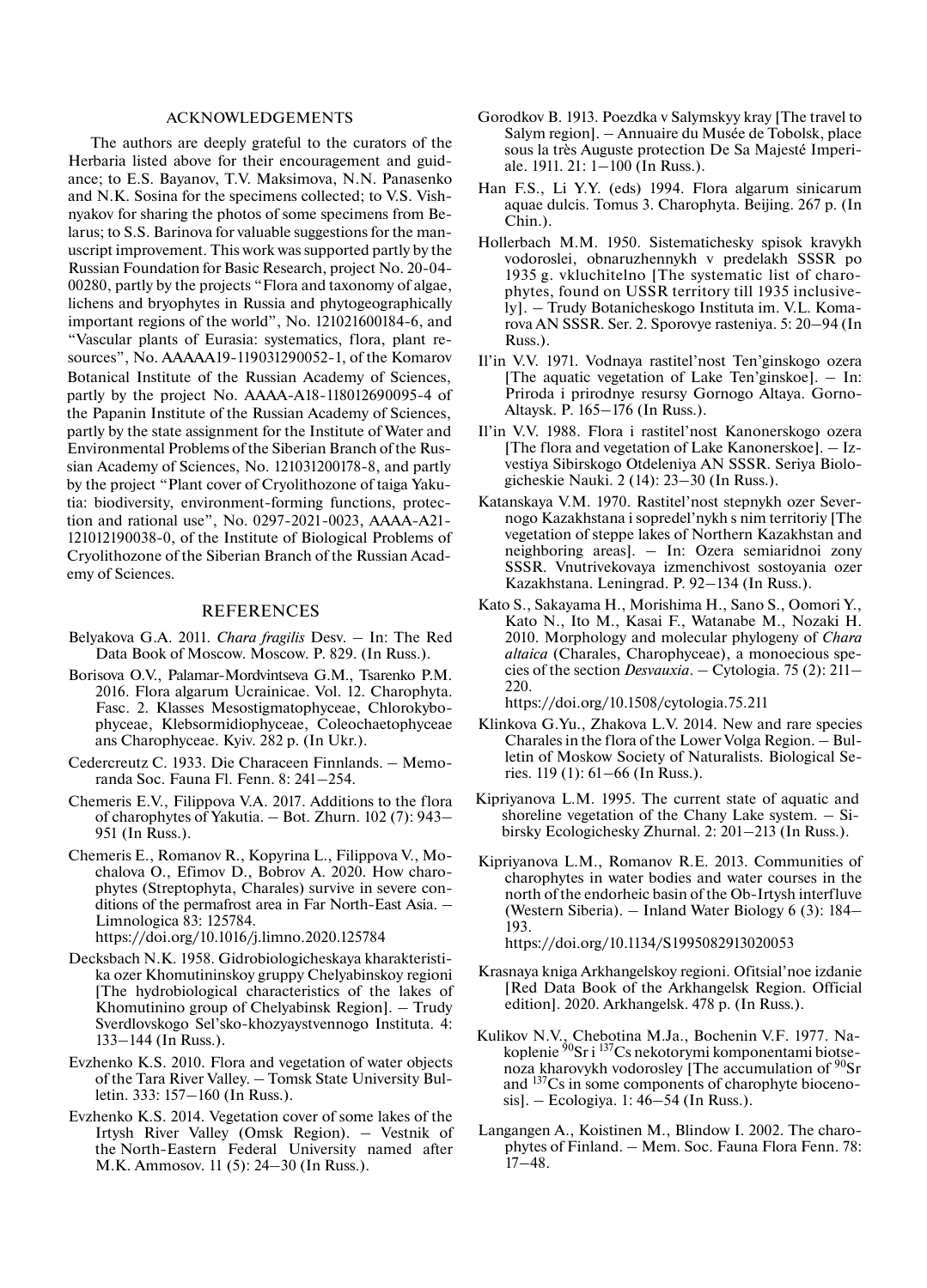- Nikolaev D.S. 2003. Karbonatno-kharovyy sapropel': knimicheskaya structura i biologicheskaya aktivnost' [The carbonate-charophyte sapropel: chemical structure and biological activity]: Abstr. … Kand. Sci.]. Moscow. 22 p. (In Russ.).
- Nordstedt O. 1889. De Algis et Characeis. 6. Ueber einige extraeuropäische Characeen. – Lunds universitets årsskrift. Acta Universitatis Lundensis. 25 (4): 22–40.
- Romanov R.E. 2019. New species records of charophytes (Charales, Charophyceae) from the collections of MW and H herbaria. – Bulletin of Moscow Society of Naturalists. Biological Series. 124 (6): 72–76 (In Russ.).
- Romanov R.E., Biryukova O.V., Bondarev O.O. 2015. The charophytes (Streptophyta: Charales) of Nizhny Novgorod Region. – Bot. Zhurn. 100 (5): 443–452 (In Russ.).
- Romanov R.E., Chemeris E.V., Kopyrina L.I. 2015. Charophytes (Streptophyta: Charales) on the north of Asia: new localities in Yakutia (Siberia, Russia) and northern distribution range.  $-$  Bot. Zhurn. 100 (7): 731–737 (In Russ.).
- Romanov R.E., Chemeris E.V., Zhakova L.V., Ivanova A.V., Palagushkina O.V. 2018a. The charophytes (Charales, Charophyceae) from the Middle Volga Region (Russia): synopsis of localities and species protection. – Nature Conservation Research. 3 (Suppl. 2): 1–20 (In Russ.).

https://doi.org/10.24189/ncr.2018.044

- Romanov R.E., Kipriyanova L.M. 2010. Charophyte species diversity and distribution on the south of the West-Siberian Plain. – Charophytes. 2: 72–86.
- Romanov R.E., Kipriyanova L.M., Charitoncev B.S. 2017a. New species records of charophytes (Charales, Streptophyta) in West-Siberian Plain (Russia). – Bulletin of Moscow Society of Naturalists. Biological Series. 122 (6): 67–70 (In Russ.).
- Romanov R.E., Kopyrina L.I. 2014. The first data of the species composition of the charophytes (Characeae: Streptophyta) in Yakutia. – Bot. Zhurn. 99 (11): 1242– 1250 (In Russ.).
- Romanov R.E., Nikolaenko S.A. 2014. The charophytes (Streptophyta: Charales) of southern districts of Tyumen Region. – Bulletin of Bryansk dpt. of RBS. 2 (4): 9–17 (In Russ.).
- Romanov R.E., Patova E.N., Teteryuk B.Y., Chemeris E.V. 2018b. Charophytes (Charales, Charophyceae) on the north-eastern edge of Europe: is it something different across Northern Europe in their diversity and biogeography? – Nova Hedwigia, Beihefte. 147: 161–182. https://doi.org/10.1127/nova-suppl/2018/016
- Romanov R.E., Pechenyuk E.V. 2015. Kharovye vodorosli Khoperskogo zapovednika [The charophytes of Khoperski State Natural Reserve]. – Karpov N.A. (ed.). Proshloe, nastoyashchee i budushchee okhranyaemykh territoriy. Voronezh. P. 121–126 (In Russ.).
- Romanov R.E., Vishnyakov V.S., Belyakov E.A., Garin E.V., Lapirov A.G., Tikhonov A.V., Zhakova L.V. 2017b. The records of charophytes (Charales, Charophyceae) from the Upper Volga basin (European Russia). – Novosti Sist. Nizsh. Rast. 51: 157–165 (In Russ.). https://doi.org/10.31111/nsnr/2017.51.157

Romanov R.E., Zhakova L.V., Chemeris E.V., Konechnaya G.Yu., Leostrin A.V., Efimova A.A., Biryukova O.V., Shestakova A.A., Anissimova O.V., Shilov M.P. 2017c. Synopsis of the charophytes (Charophyceae) of the Upper Volga Region. – Bot. Zhurn. 102 (2): 147– 162 (In Russ.).

https://doi.org/10.1134/S0006813617020028

- Romanov R.E., Zhamangara A. 2017. Pre-Symposium Field Excursion Report: results in context of regional charophyte knowledge. – IRGC News. 28: 11–13.
- Ruprecht F.J. 1845: Distributio cryptogamarum vascularium in Imperio Rossico. – Beitr. Pflanzenk. Russ. Reiches. 3: 1–56.
- Shorthouse D.P. 2010. SimpleMappr, an online tool to produce publication-quality point maps. https://www.simplemappr.net
- Stobbe A., Gregor T., Röpke A. 2014. Long-lived banks of oospores in lake sediments from the Trans-Urals (Russia) indicated by germination in over 300 years old radiocarbondated sediments. – Aquatic Botany. 119: 84– 90.

https://doi.org/10.1016/j.aquabot.2014.07.004

- Sviridenko B.F., Sviridenko T.V., Murashko Yu.A., Efremov A.N., Tokar O.E. 2018. New data on locations and ecology of Charophyta in the West Siberian Plain. – In: Algae: Problems of Taxonomy, Ecology and Use in Monitoring. Proceedings of the IV All-Russian Scientific Conference with International Participation. St. Petersburg. P. 387–392 (In Russ.).
- Sviridenko T.V., Sviridenko B.F. 2008. The herbarium of charophytes (Charophyta) in the Hydromorphic Ecosystem Laboratory of the Scientific Research Institute of the Natural Management and Ecology of the North of the Surgut State University. – Biologicheskie Resursy i Prirodopol'zovanie. 11: 64–100 (In Russ.).
- Sviridenko T.V., Sviridenko B.F. 2016. Charophyta of the West Siberian Plain: Monograph. Omsk. 247 p. (In Russ.).
- Taran G.S. 2008. Aquatic vegetation (Lemnetea, Potametea) of the Ob river floodplain (within the limits of Aleksandrovskiy district of Tomsk region). – Vegetation of Russia. St. Petersburg. 12: 68–75 (In Russ.).
- Veisberg E.I., Isakova N.A. 2010. Species composition of Charophyta in the Chelyabinsk Region waterbodies. – Bot. Zhurn. 95 (10): 1437–1443 (In Russ.).
- Vesnin N.M. 1984. Rastitel'nye soobshchestva, ustoychivye v usloviyakh shakhtnykh vod [The plant communities stable in mine drainage water environment]. – In: Ekologicheskie aspekty optimizatsii tekhnogennykh landshaftov. Sverdlovsk. P. 40–46 (In Russ.).
- Vilhelm J. 1930. Ad Characearum Europae orientalis et Asiae cognitionem additamentum. – Bulletin du Jardin Botanique Principal de l'URSS. 29 (5–6): 582–596 (In Russ. and Latin).
- Vishnyakov V.S., Philippov D.A. 2018. New records of charophytes (Charales) from the northern European Russia. – Bot. Zhurn. 103 (8): 1016–1031 (In Russ.). https://doi.org/10.7868/S0006813618080070